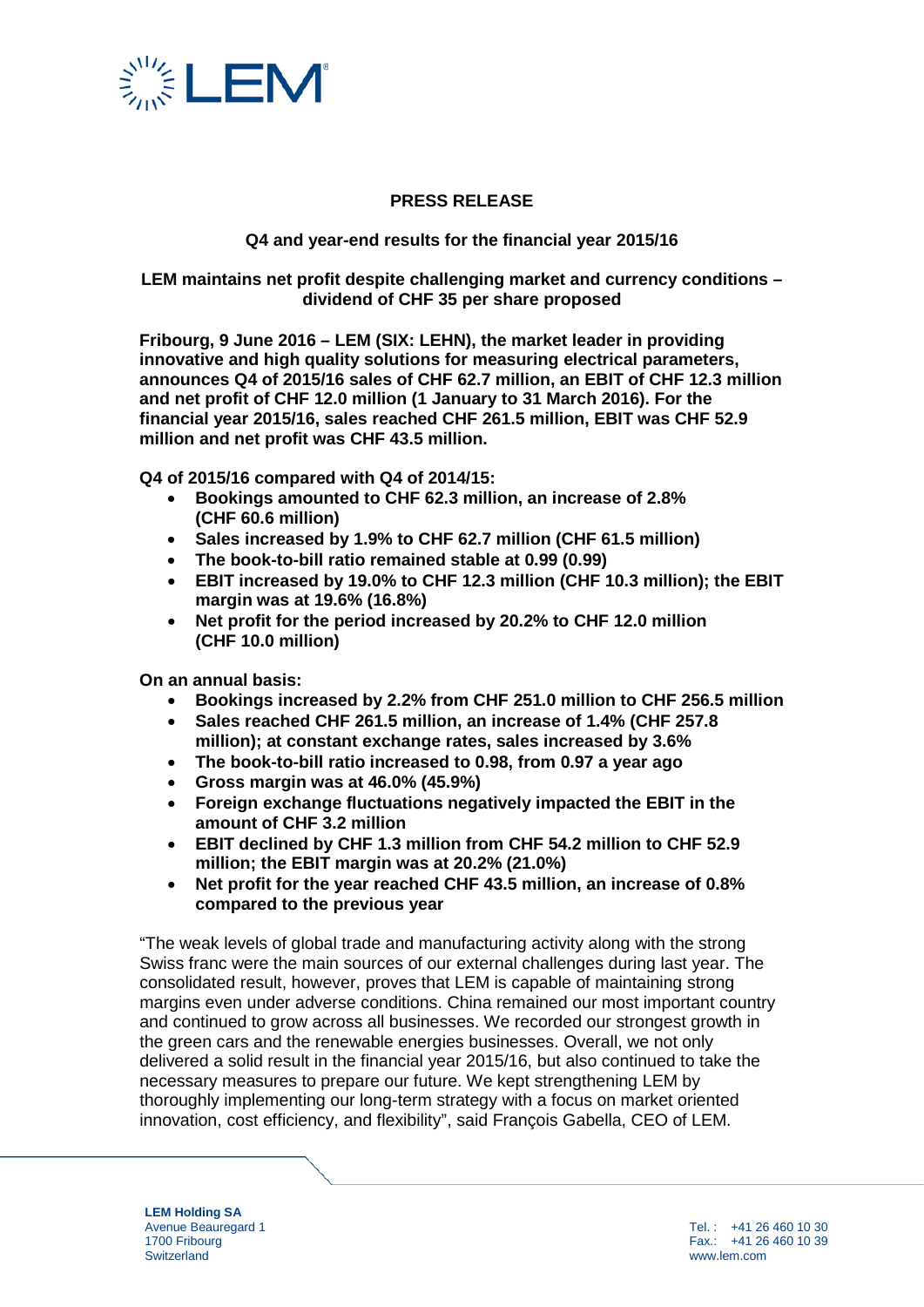

#### **Industry segment: stable business development**

Sales in the Industry segment decreased by 2.7% to CHF 215.2 million in the financial year 2015/16. At constant exchange rates, sales increased by 0.3%. Sales in China were up by 15%, with a positive contribution across all businesses. China has thus expanded its position as the segment's most important single country and now accounts for 31% of Industry sales. Sales performance in the other regions was weak, with Asia excluding China posting a sales decrease of 17% and sales in Europe and North America decreasing by 7% and 3%, respectively. Asia was the most important region, accounting for 46% of Industry sales, followed by Europe with 41% and North America with 11%. The EBIT margin came in at 20.0% compared with 22.6% in the previous financial year.

- − Sales in the drives & welding business slowed by 6% over the previous year. China maintains its position as Asia's manufacturing hub and as a result sales to China increased while sales to the rest of Asia slowed. The other regions were weak: the ongoing economic uncertainty affected industrial investment activity in Europe and North America.
- LEM increased the market share in the renewable energies & power supplies business and benefitted from consistently high levels of investment in new solar and wind capacities, especially in China and the US, and in battery technology in South Korea. Sales in Japan declined after government subsidies expired. Smart grid projects picked up. Sales increased by 5%.
- − Sales in the traction business decreased by 8%. Strong activity was observed in China and India for both domestic and export markets, but there were fewer new traction projects in Europe. Activity in high-speed trains was stable, while there was some growth in light rail.
- − In the project-driven high-precision business, sales increased by 8%. The greatest activity was recorded in China, India, and Japan. Test & measurement markets developed positively and medical markets were stable. HVDC business remained at a high level.

#### **Automotive segment: leap in green cars**

Sales in the Automotive segment reached CHF 46.3 million in the financial year 2015/16, representing an increase of 26.1% on the financial year 2014/15. At constant exchange rates, sales grew by 23.6%. LEM recorded strong growth in all regions, especially in the US (+14%), China (+55%), Japan (+13%), and Germany (+33%). For the first time in the Automotive segment, Asia is the most important region, representing 47% of segment sales. Sales in China alone accounted for 31% of segment sales. North America is LEM's second largest region with 44%, while segment sales in Europe stood at 8%. EBIT reached CHF 9.9 million, up 129.9% on the financial year 2014/15. The EBIT margin was 21.4%, compared with 11.8% one year ago. The margin increase resulted from volume growth, the currency situation, and a favorable product mix.

Year-on-year sales in the conventional cars business grew by 11%. LEM benefitted from the growth in the global car industry and won new projects and platforms to support future growth. Continued success with recently launched products for battery monitoring applications was recorded.

**LEM Holding SA** Avenue Beauregard 1 1700 Fribourg **Switzerland**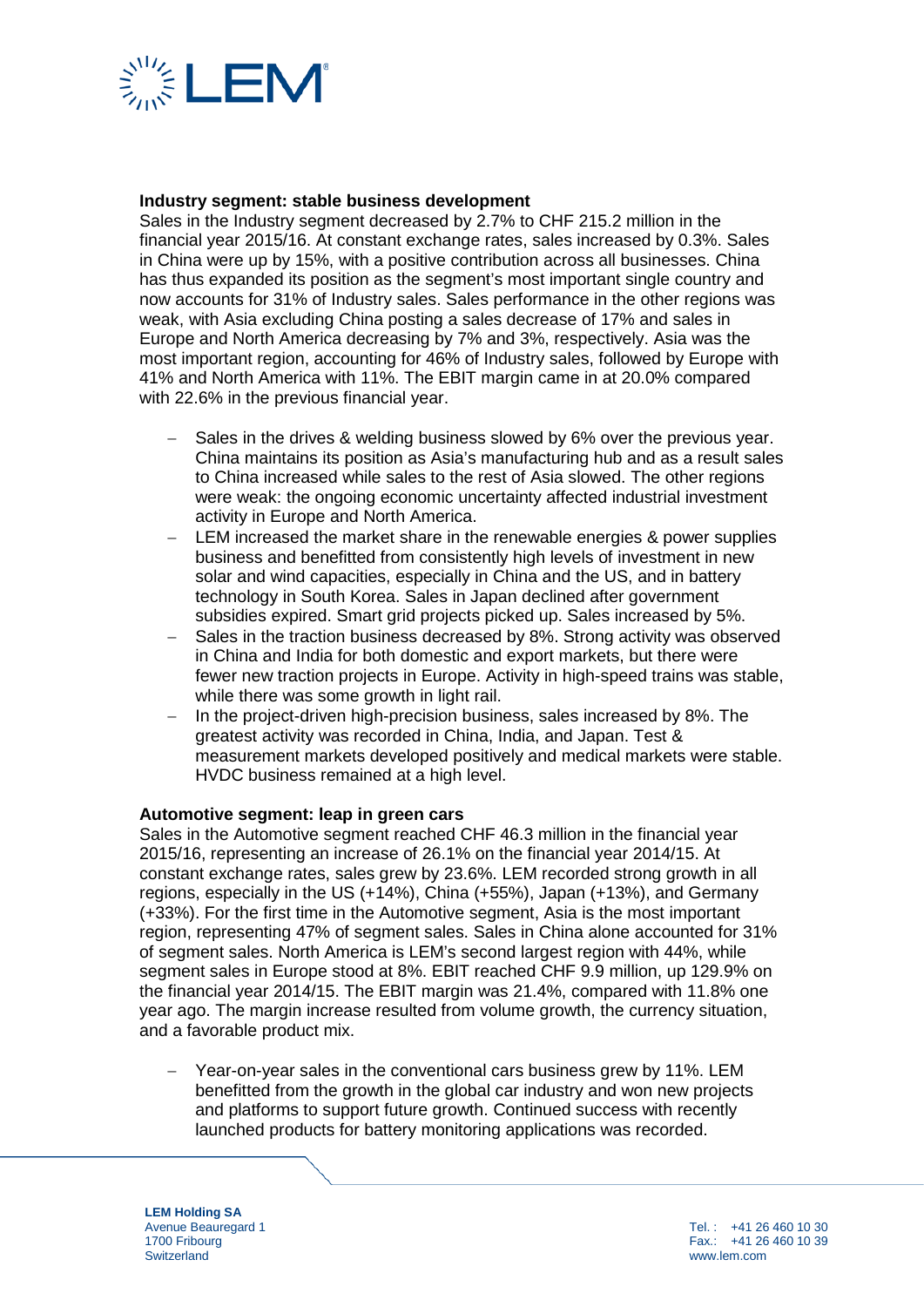

− Sales in the green cars business jumped by 90%. This strong performance is built on market share gains. LEM won new projects with Chinese car manufacturers where government support for green cars provided extra support. Increasing interest in 48 V applications for mild hybrid-electric vehicles is being observed, a market for which LEM already has good products.

#### **Dividend proposal to the ordinary General Meeting of Shareholders**

The dividend of CHF 35 (compared with CHF 40 in the previous year) that the Board of Directors will propose to the forthcoming ordinary General Meeting of Shareholders is a sign of trust in the company's ability to continue generating strong cash flows in the future. The proposal follows LEM's dividend policy of distributing significantly more than 50% of its consolidated net profit to shareholders and corresponds to a payout ratio of 91.7%.

#### **Outlook**

Management assumes a stable economic situation in LEM's important markets. As a consequence, Management expects steady sales in most markets with the exception of China where growth is forecasted to continue, though at a slower pace. The main growth drivers for LEM are expected to be the renewable energies businesses as well as the green cars business. The unstable currency environment will remain a challenge for the Company and underlines the importance of adapting the global footprint of all its activities. LEM confirms the 15% to 20% EBIT margin target range.

#### **Media and analyst conference and webcast**

Andreas Hürlimann, Chairman of the Board of Directors, François Gabella, CEO, and Andrea Borla, CFO, will provide a detailed presentation of Q4 and financial year 2015/16 results today at 10:30 CEST at a media and analyst conference in Zurich.

Watch the media and analyst conference via a [live video webcast.](http://services.choruscall.eu/links/lem160609.html) The link to the webcast and the presentation slides are also available in the Investor Relations section of the LEM website [\(www.lem.com\)](http://www.lem.com/), where the webcast will later also be archived.

#### **Detailed information on the financial year 2015/16 results and annual report**

The full financial report is available from today, 9 June 2016, on www.lem.com> Investor Relations>Financial Reports.

**LEM Holding SA** Avenue Beauregard 1 1700 Fribourg **Switzerland** 

Tel. : +41 26 460 10 30 Fax.: +41 26 460 10 39 www.lem.com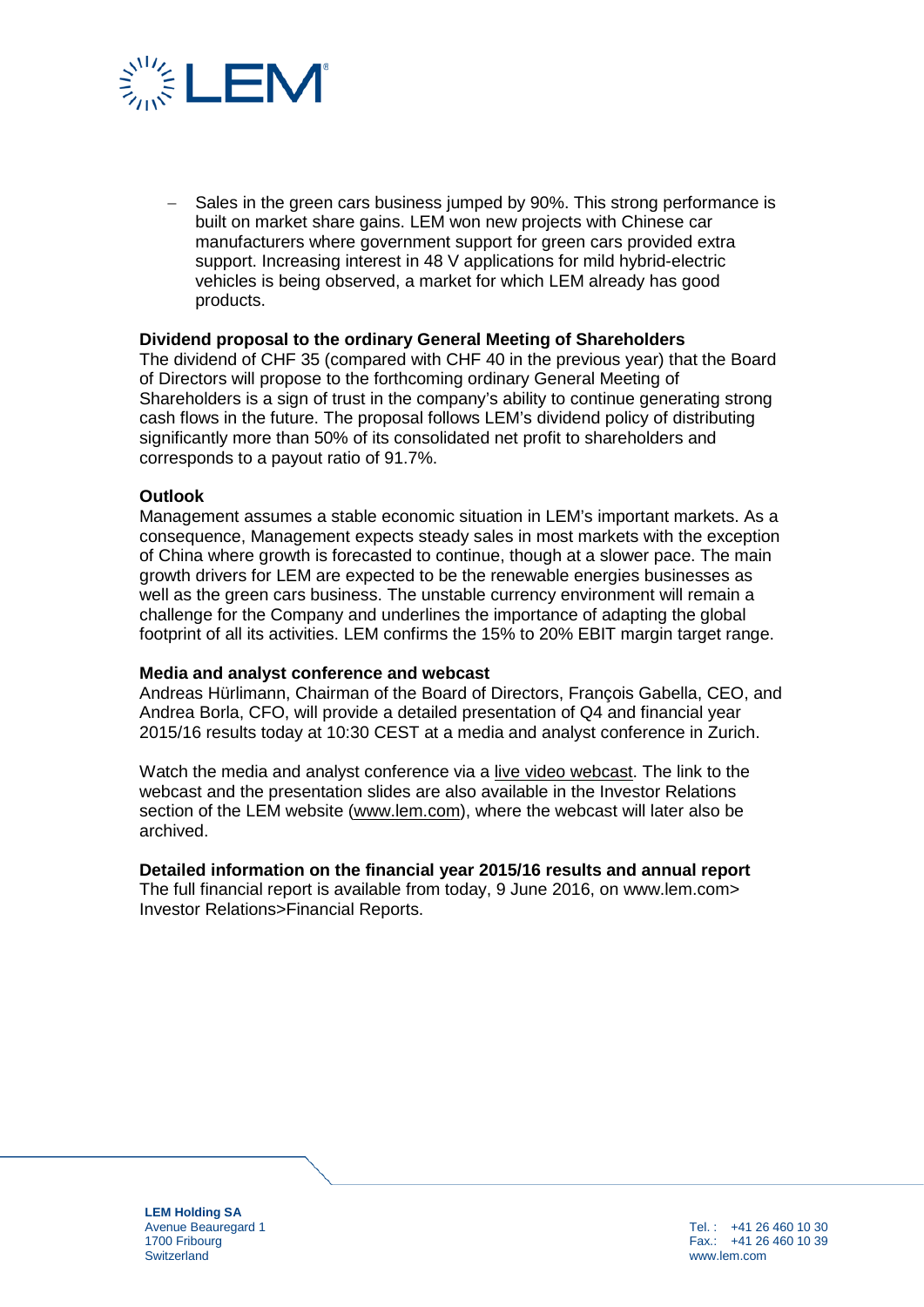

#### **Financial calendar**

| The financial year runs from 1 April to 31 March |                                                       |
|--------------------------------------------------|-------------------------------------------------------|
| 30 June 2016                                     | Ordinary General Meeting of Shareholders for the year |
|                                                  | 2015/16                                               |
| 5 July 2016                                      | Dividend ex-date                                      |
| 7 July 2016                                      | Dividend payment date                                 |
| 11 August 2016                                   | First quarter results 2016/17                         |
| 10 November 2016                                 | Half-year results 2016/17                             |
| 16 February 2017                                 | Third quarter results 2016/17                         |
| 1 June 2017                                      | Year-end results 2016/17                              |
| 22 June 2017                                     | Ordinary General Meeting of Shareholders for the year |
|                                                  | 2016/17                                               |
| 30 June 2017                                     | Dividend ex-date                                      |
| 4 July 2017                                      | Dividend payment date                                 |

### **LEM – At the heart of power electronics**

LEM is the market leader in providing innovative and high quality solutions for measuring electrical parameters. Its core products - current and voltage transducers are used in a broad range of applications in drives & welding, renewable energies & power supplies, traction, high precision, conventional and green cars businesses. LEM's strategy is to exploit the intrinsic strengths of its core business, and to develop opportunities in existing and new markets with new applications. LEM is a mid-size, global company with approximately 1'400 employees worldwide. It has production plants in Beijing (China), Geneva (Switzerland), Sofia (Bulgaria) and Tokyo (Japan). With regional sales offices near its customers' locations, the company is able to offer a seamless service around the globe. LEM has been listed on the SIX Swiss Exchange since 1986; the company's ticker symbol is LEHN. [www.lem.com](http://www.lem.com/)

#### **For further information please contact**

Andrea Borla (CFO) Phone: +41 22 706 1250 Email: [investor@lem.com](mailto:investor@lem.com)

**LEM Holding SA** Avenue Beauregard 1 1700 Fribourg **Switzerland**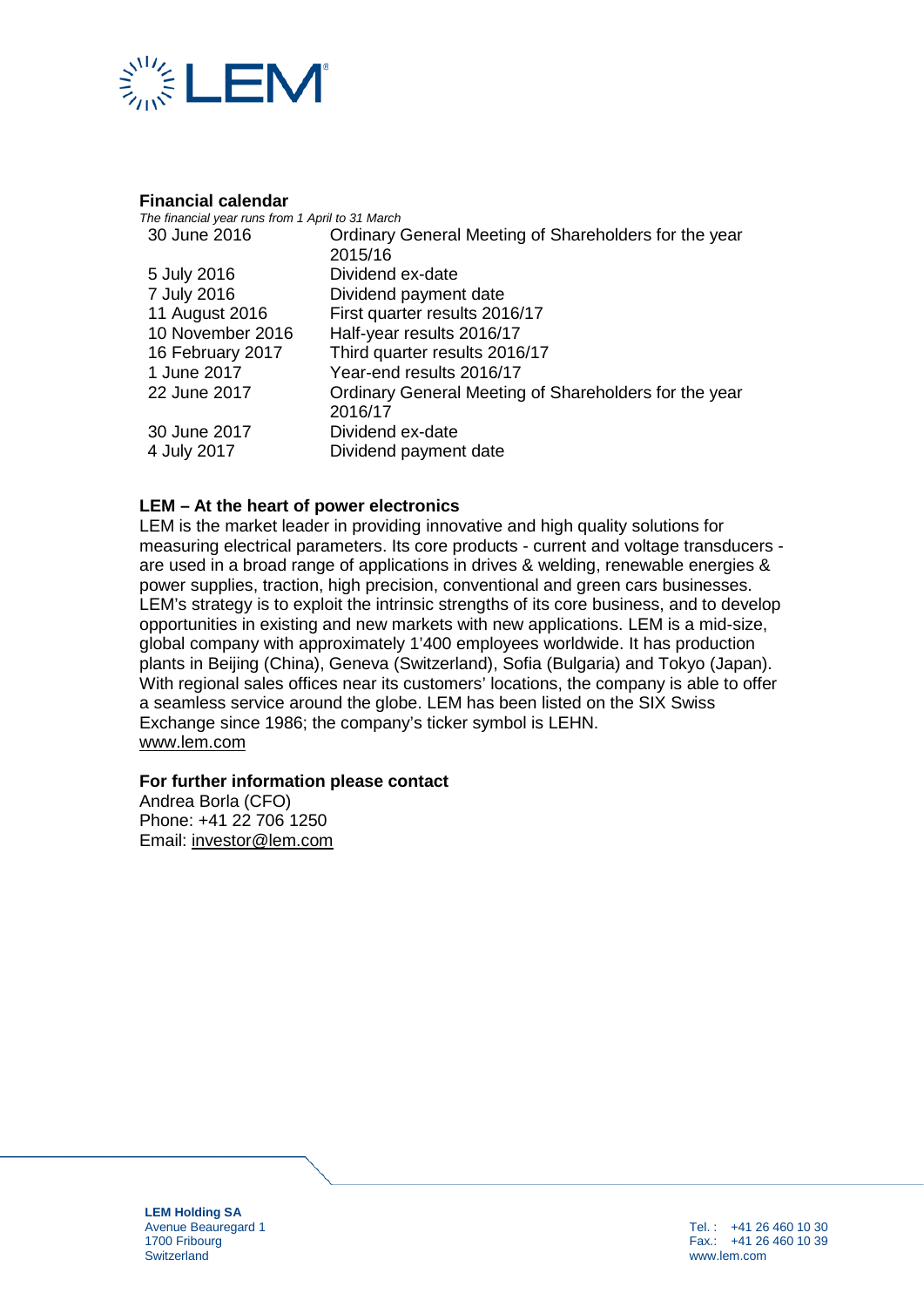

# **Appendix:**

# **Key figures**

| In CHF millions    | 2014/15        |                |                | 2015/16 |      |                |                | Change |           |          |
|--------------------|----------------|----------------|----------------|---------|------|----------------|----------------|--------|-----------|----------|
|                    |                |                |                |         |      |                |                |        |           |          |
| Orders received    | Q1             | Q2             | Q3             | Q4      | Q1   | Q2             | Q3             | Q4     | Q4 to Q4  | Q4 to Q3 |
| Industry segment   | 56.2           | 52.1           | 55.0           | 51.0    | 50.9 | 52.8           | 53.2           | 50.8   | $-0.4%$   | $-4.5%$  |
| Automotive segment | 8.5            | 9.8            | 8.8            | 9.6     | 10.0 | 13.3           | 14.1           | 11.5   | $+19.8%$  | $-18.4%$ |
| <b>Total LEM</b>   | 64.7           | 61.9           | 63.8           | 60.6    | 60.9 | 66.0           | 67.3           | 62.3   | $+2.8%$   | $-7.4%$  |
|                    |                |                |                |         |      |                |                |        |           |          |
| Book-to-bill ratio | Q <sub>1</sub> | Q <sub>2</sub> | Q3             | Q4      | Q1   | Q <sub>2</sub> | Q3             | Q4     | Q4 to Q4  | Q4 to Q3 |
| Industry segment   | 1.00           | 0.91           | 0.98           | 0.99    | 0.98 | 0.91           | 0.98           | 1.00   | $+1.0%$   | $+2.0%$  |
| Automotive segment | 0.99           | 1.04           | 1.00           | 0.96    | 1.06 | 1.12           | 1.08           | 0.96   | $±0.0\%$  | $-11.1%$ |
| <b>Total LEM</b>   | 1.00           | 0.93           | 0.99           | 0.99    | 0.99 | 0.94           | 1.00           | 0.99   | $±0.0\%$  | $-1.0%$  |
|                    |                |                |                |         |      |                |                |        |           |          |
| <b>Sales</b>       | Q1             | Q2             | Q3             | Q4      | Q1   | Q2             | Q3             | Q4     | Q4 to Q4  | Q4 to Q3 |
| Industry segment   | 56.5           | 57.1           | 56.0           | 51.5    | 52.1 | 58.2           | 54.2           | 50.7   | $-1.6%$   | $-6.4%$  |
| Automotive segment | 8.6            | 9.4            | 8.8            | 10.0    | 9.4  | 11.8           | 13.0           | 12.0   | $+20.2%$  | $-7.4%$  |
| <b>Total LEM</b>   | 65.0           | 66.5           | 64.7           | 61.5    | 61.5 | 70.0           | 67.2           | 62.7   | $+1.9%$   | $-6.6%$  |
|                    |                |                |                |         |      |                |                |        |           |          |
| <b>EBIT</b>        | Q <sub>1</sub> | Q2             | Q <sub>3</sub> | Q4      | Q1   | Q2             | Q <sub>3</sub> | Q4     | Q4 to Q4  | Q4 to Q3 |
| Industry segment   | 12.6           | 14.4           | 13.2           | 9.7     | 9.2  | 12.1           | 12.5           | 9.3    | $-4.1%$   | $-25.4%$ |
| Automotive segment | 1.0            | 1.6            | 1.1            | 0.6     | 1.4  | 2.3            | 3.3            | 3.0    | $+374.9%$ | $-9.1%$  |
| <b>Total LEM</b>   | 13.5           | 16.0           | 14.3           | 10.3    | 10.5 | 14.4           | 15.8           | 12.3   | $+19.0%$  | $-22.0%$ |